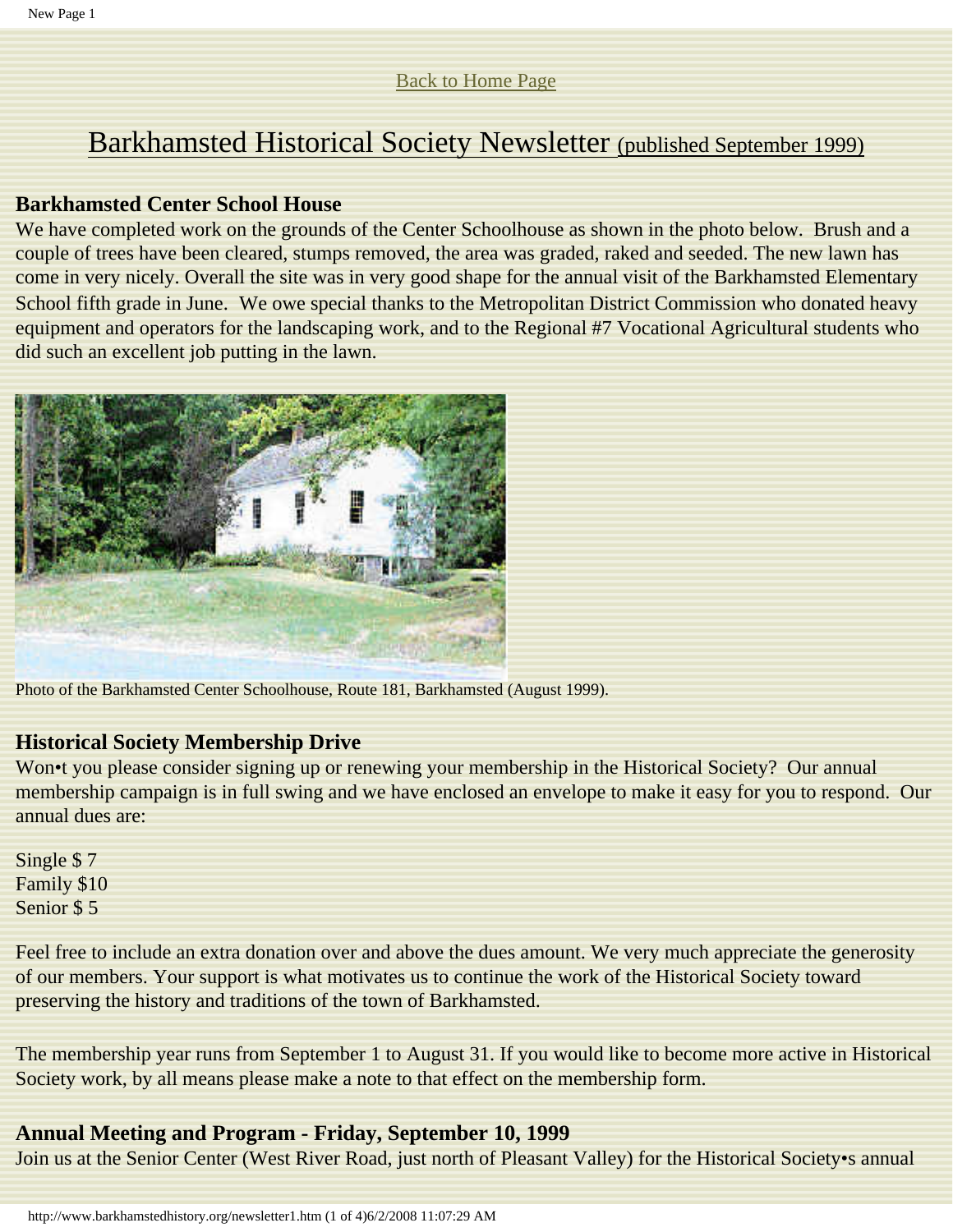New Page 1

meeting. What a coincidence!•Friday, September 10 is the town•s 220<sup>th</sup> birthday. Barkhamsted was incorporated on this date in 1779. To celebrate, we have a special program by Walt Landgraf showing scenes of Barkhamsted "then and now": what they looked like years ago and what they look like now. With Walt providing background information on each site, this should prove to be very interesting.

Before the program we will have a very short business meeting for which we need your participation. One new item we want to try this year is our first annual Hall of Fame election. Members will have the opportunity to nominate and then vote on those people, places or events (past or present) that have had an extraordinary impact on the town of Barkhamsted. The winning selection that you vote in will be inducted into the Barkhamsted History Hall of Fame- our first entry in what we hope will be an interesting and educational institution. So come on down and have a piece of the Barkhamsted birthday cake and see what we have going on.

# **Historical Society News**

During the last year the Historical Society has been active on several fronts. Some of the projects we are working on or have completed during the last year include:

# Ullmann House

During the year we have met with the Department of Environmental Protection concerning the historic Ullmann House on the East River Road at Peoples Forest. Our goal is to preserve the house, to hopefully take an active role in repairs and use the house and nearby property for Historical Society activities. We have asked the DEP to consider leasing the house to us, or enter into an operating partnership. This could be a very significant project for the Historical Society and we will keep you informed of developments.



Photo of the Ullmann House, Peoples State Forest, Barkhamsted (August 1999).

# Historical Society Collection

A major initiative that the Historical Society started last year is the reorganization and processing of the extensive number of items in our collection. The new system we have adopted uses a better numbering and identification process and includes improvements in how the items are organized and stored. We have implemented this new system and have cataloged the numerous items that have been received in the past several years. The data has been entered into a computer database so that it can be printed and sorted easily. Still to be done is the conversion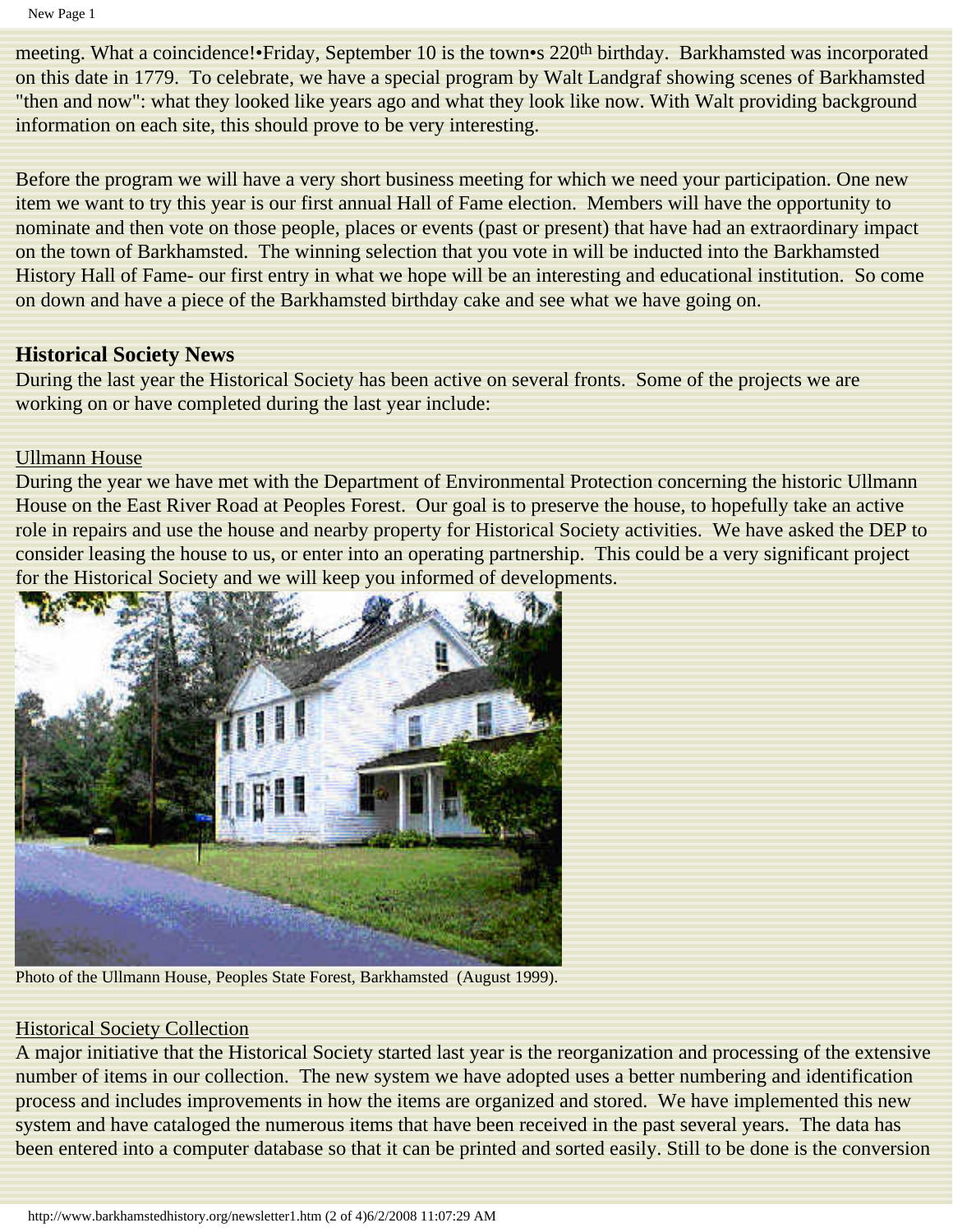of the entries already cataloged under our old system, and finding a better home for the collection so that items are readily accessible. Many thanks to Verna Gilson who we hired to get us started on this project. Verna proved to be very valuable in not only doing the bulk of the cataloging, but in setting up the new system and providing us with valuable advice on how to manage the collection. Please contact us if you would like more information on items in the collection, or if you need to access any of the items. And by all means contact us if you have items relating to Barkhamsted that you would like to donate, including photos, documents, implements, etc, etc.

#### Flea Markets

The Historical Society again sponsored a flea market on three consecutive Sundays in May of 1999 at the Pleasant Valley Drive-in. This is our main fund raising effort, and a lot of work goes into organizing and operating the sales. The event is growing and we feel that it has the promise for major success in the future. We are very lucky to have the support of the drive-in owners who let us use the site without cost. Please watch for this event next year and drop by to see the wide variety of bargains offered by the growing number of vendors.

#### **History Student Scholarship**

This year the Historical Society contributed a \$250 scholarship to the Greenwoods Scholarship Foundation for a high school student pursuing a history major or the study of history in college. This is something we would like to continue in the future if funds are available.

#### Historical Society Web Page

The Historical Society has had a small web page on the Internet for several years. This year, with the help of Leslie Moore, the site has been redesigned. Currently we still show only basic information and several photos, however we have big plans for the future. We hope to gradually expand the site to include more and more features and information. Many thanks to Leslie for all the work she did getting us off to a good start and building this foundation for the future. We are very excited about this new way to communicate with our members and friends. The site can found by following the Barkhamsted Historical Society links from the Barkhamsted municipal page at www.state.ct.us/munic/barkhamsted or you can go to it directly to our site at www.barkhamstedhistory.org.

#### Program Series

This was the second year that the Historical Society has put on our program series during the winter months. We enjoyed four excellent programs on the first Friday of February, March, April and May at the Senior Center and look forward to repeating the series in the year 2000. When the series for 2000 is finalized, we promise to share the topics and speakers with you via a direct mailing with times and dates. The new and larger event room at the Senior Center should be completed by then. We look forward to seeing you there.

#### National Register of Historic Places

The home of chairmaker William Moore in Riverton was added to the National Register of Historic Places in April 1999. The Connecticut Historic Commission is starting the process to nominate a six building district in Barkhamsted Center comprising the Center Church, parsonage, former town hall, Merrill Tavern (MDC house), the Center Schoolhouse and the Nathaniel Collins house.

The Historical Society supports this recognition of some of the town•s important buildings for inclusion on the Register. It is our understanding that prospects are excellent for the Center district nomination to be successfully listed. On October 14, 1999, the State Historic Preservation Board will make a recommendation to the National